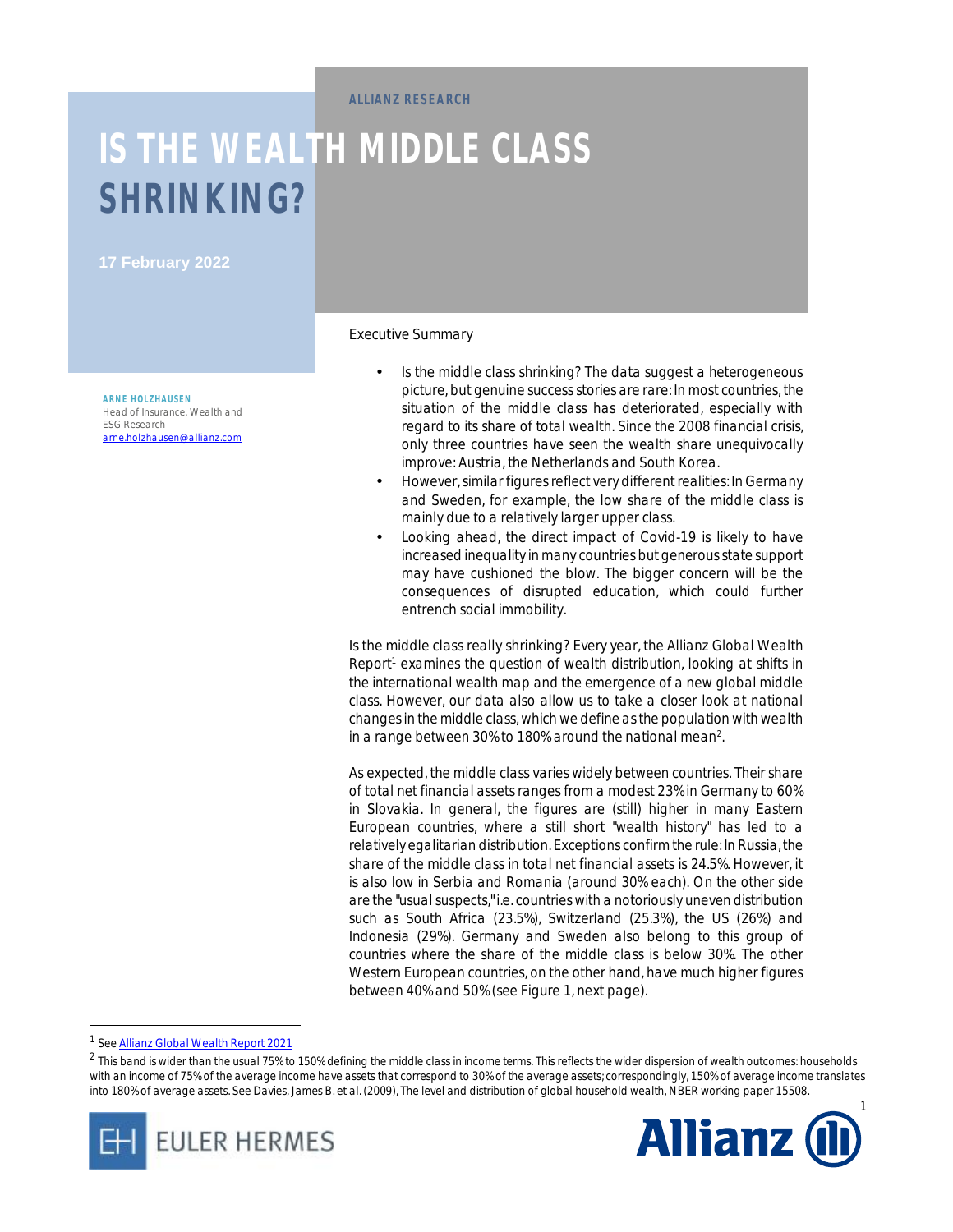share in %  $60.0$  $283$ 

Figure 1: Share of middle class in total net financial assets, 2020, in %

*Source: Allianz Research* 

The share of the middle classin total wealth is, of course, closely correlated with the population size. However, in almost all the countries considered, the population share is significantly larger than the wealth share. Only in the Netherlands, Italy and Austria is the wealth share somewhat higher. In contrast, however, there are countries with a very large difference in the opposite direction: In Russia, Hungary, China, New Zealand and Taiwan, the difference is more than 12pp, i.e., based on their numerical strength, the middle class is strongly underrepresented in the wealth distribution in these countries (see Figure 2).

Figure 2: Share of middle class in population and total net financial assets, 2020, difference in pp



#### *Source: Allianz Research*

Only three countries have seen the wealth share of the middle class improve since the 2008 financial crisis: Austria, the Netherlands and South Korea. The period since the Great Financial Crisis is generally



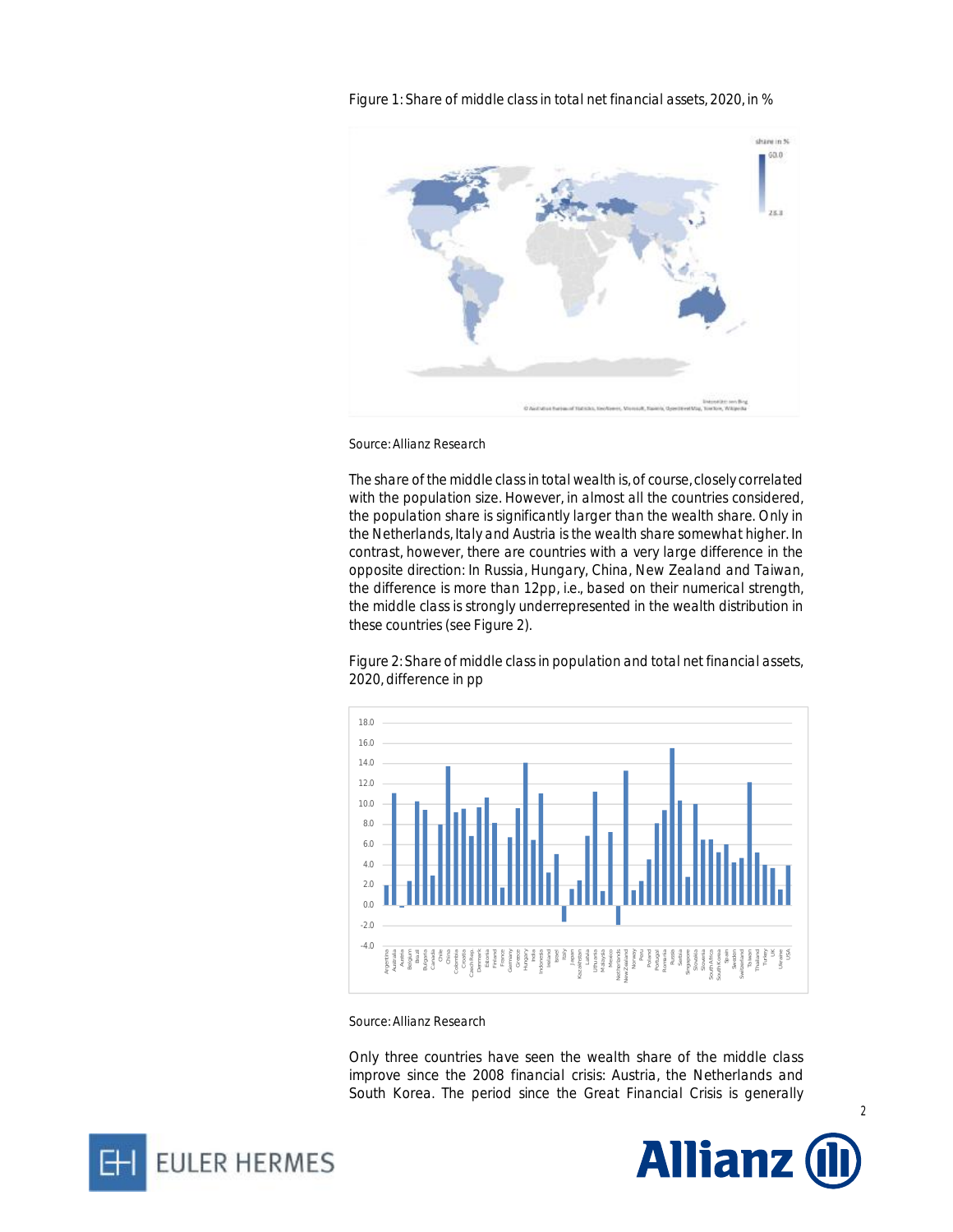regarded as a decade in which the combination of weak growth on the one hand, and flourishing markets for stocks and real estate and dramatic technological upheavals(keyword: digitalization) on the other, led to rising inequality, not least in wealth. But what does the data reveal?

To examine the wealth development of the middle class, we divide the countries under consideration into three groups: the largest group (32 countries) comprises those in which the population share of the middle class has remained more or less stable. This contrasts with nine countries in which the share has increased and 12 countries in which it has decreased.

Within the first group, there are seven countries where the share of the middle class in total net financial assets has increased significantly (i.e. by more than +2%) despite numerical stability. Surprisingly, this category includes the US, though this can be explained primarily by the low starting point: In the aftermath of theGFC, the wealth share of the middle class had fallen to 22%; since then, there has been a slight recovery. The US also stands out in terms of numbers: Only around 30% of the population can be counted as part of the middle class, compared with around 60% with lower wealth. Only in South Africa (and Switzerland) is this proportion comparably high. Similar to the US, the positive development in Chile (and Peru) in the last decade is primarily due to the low starting level. In contrast, the other countries in this subgroup, especially Austria, the Netherlands and South Korea, are unqualified success stories. These countries have succeeded in strengthening the wealth position of their middle class.

However, the far larger group comprises the countries where the wealth situation of the middle class has deteriorated significantly. These include China and Russia, but also Slovenia, Bulgaria, Hungary and Slovakia. Eastern Europe thus shows the opposite trend to South America: From a high starting level – owing to the late opening to a market economy – the middle class is now facing a gradual deterioration of its wealth situation (see Figure 3, next page).



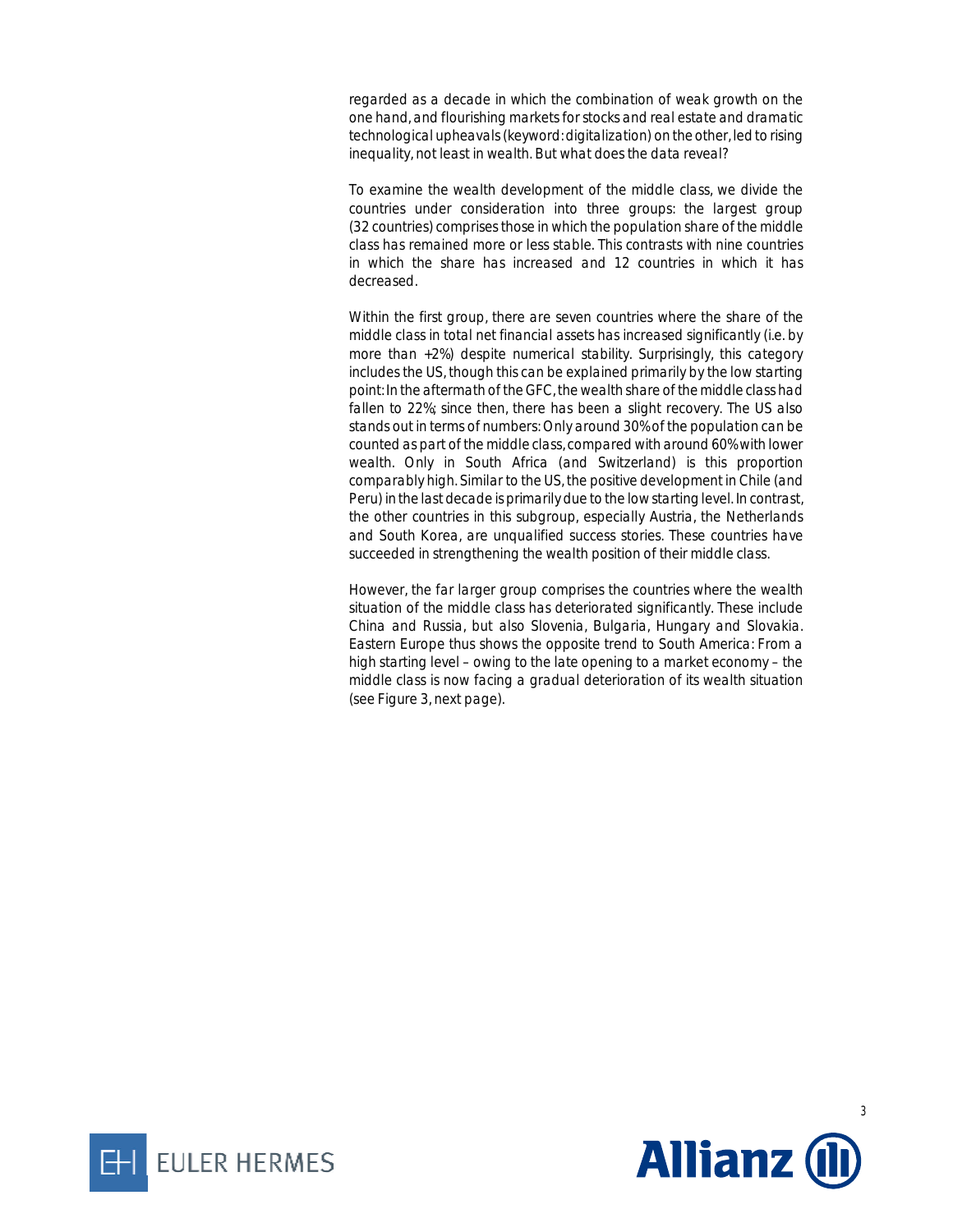

Figure 3: Share of middle class in total net financial assets, change in pp 2020/2010 (all countries with stable population share)

*Source: Allianz Research* 

Turning to the second group (rising population share), we find that, unsurprisingly, the wealth share of the middle class has also risen in these countries, particularly in Croatia, Canada, Israel and Ireland. Why? For the latter three, the growth of the middle class has mainly been fed by "downshifters" from the upper wealth class. Namely, the middle class is being expanded "from above" and the percentage increase in wealth is correspondingly strong. The question is whether this form of strengthening the middle is really a desirable development since it goes hand in hand with the formation of an ever smaller wealth elite that is becoming ever more distant from the rest of society.

The situation in Croatia, on the other hand, is more complicated as both developments are occurring simultaneously: a strengthening of the middle "from above" and "from below." As a result, Croatia's middle class has grown strongly by almost +50%, over the past 10 years. In the other five countries, the middle class has grown only for the "right" reasons: former members from poorer segments of society have moved up, and the percentage increase in wealth is correspondingly lower (see Figure 4, next page).





4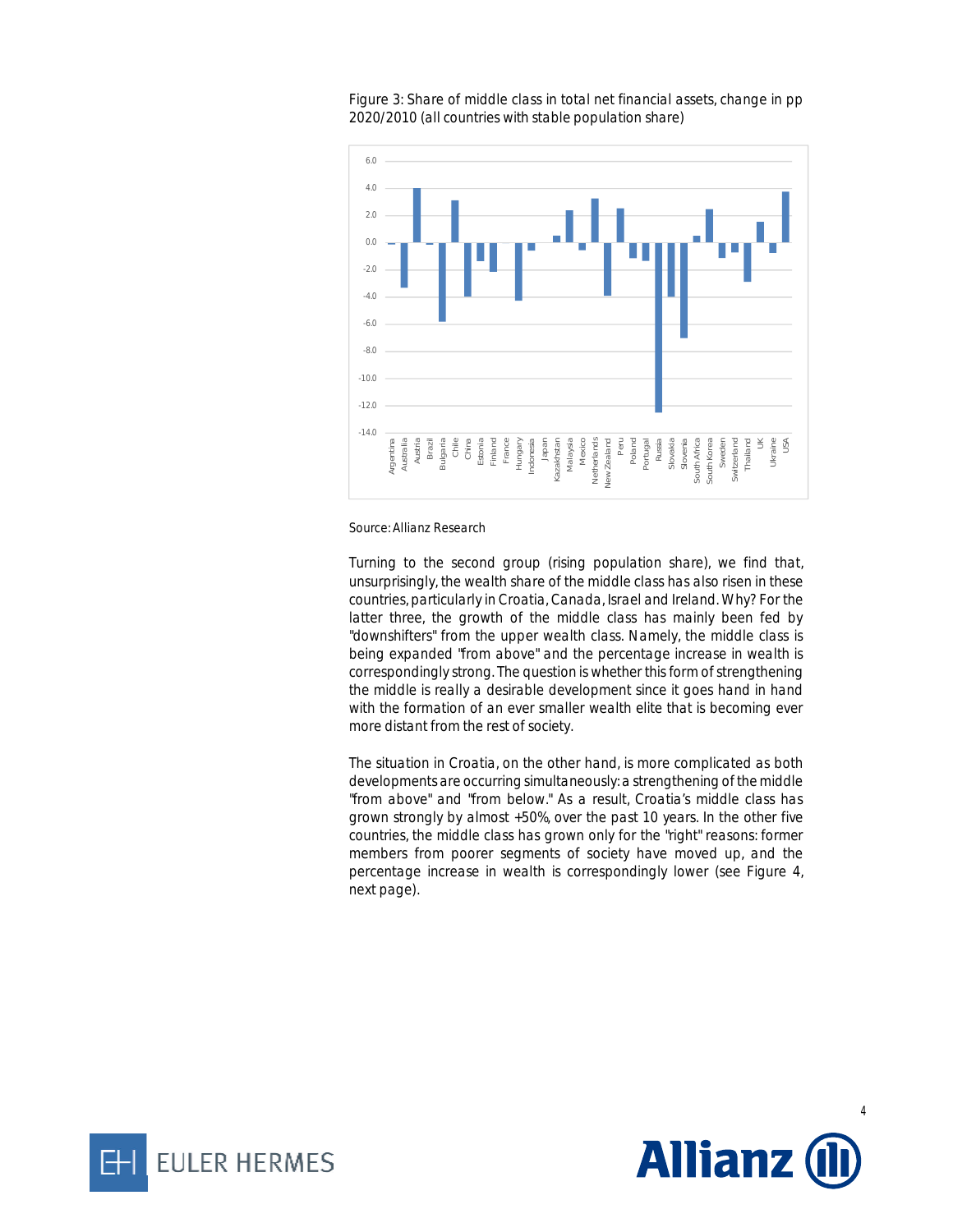

#### Figure 4: Share of middle class in total net financial assets, change in pp 2020/2010 (all countries with rising population share)

*Source: Allianz Research* 

As for the third group with a falling population share, here again the wealth share of the middle class in countries has also declined, unsurprisingly. Again, however, there are different reasons for the decline of the middle class. In the five countries with the largest percentage decline in wealth, the cause is that some members of the middle class have managed to move up. Somewhat surprisingly, Germany belongs to this group. Against the backdrop of this development, the overall low wealth share of the middle class in Germany also appears in a new light: It is due to a relatively large upper class; a similar phenomenon can also be observed above all in the Scandinavian countries (e.g. Sweden) as well as in Japan and Taiwan. However, in the majority of the countries considered, the upper class literally consists only of the "happy few." Finally, in the remaining countries in this group, the trend is in the opposite direction: a descent into a lower share of national wealth (see Figure 5).

Figure 5: Share of middle class in total net financial assets, change in pp 2020/2010 (all countries with falling population share)







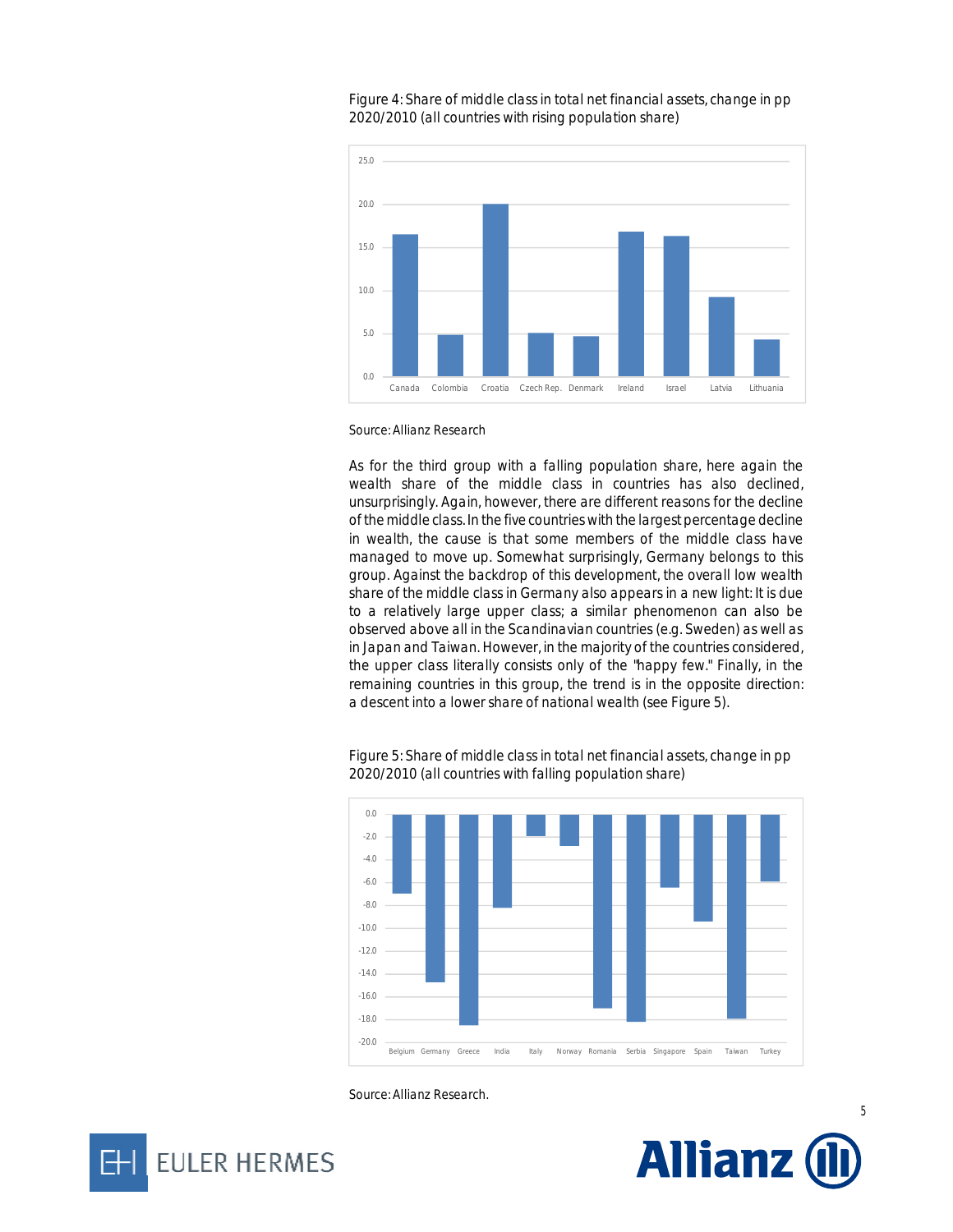What can be concluded from this study? The grand, uniform narrative of the disappearance of the middle class should be met with suspicion. The data, at least with a view to net financial assets, suggest a more heterogeneous picture. It is noticeable, however, that genuine success stories are rather rare; in most countries, the situation of the middle class has deteriorated, especially with regard to its share of the total wealth pie. Moreover, this share is at a very low level in many countries, and the situation of the middle class appears precarious here. However, similar figures reflect very different realities. Take Germany (and Sweden), for example: Here, the low share of the middle class is mainly due to a relatively larger upper class. (Part of it, sociologically speaking, would probably rather count as the upper middle class.) It is therefore worth taking a closer look in any case, and we would caution against jumping to conclusions.

However, despite the generally difficult situation of the middle class, the figures should be encouraging, especially in view of the (few) successes: They show that policymakers certainly have room for maneuver to strengthen the middle of society by, say, sustainable pension systems that allow big chunks of society to participate in capital markets. Distribution issues are not determined by external circumstances – even if the economic conditions of recent years have certainly tended to point in the direction of greater inequality.

A final word about the data itself. In many countries, the data on wealth distribution are still rather unsatisfactory. We therefore make do with population deciles in order to obtain at least an approximate picture of the distribution situation. As usual in purely quantitative studies, we work with threshold values. As a consequence, there may be movements at the edges of the groups, even if the actual wealth situation has only changed by a few hundred euros. Thus, some households are classified in other wealth classes over time, even if the reality of their lives has hardly changed at all. A second weakness of a purely quantitative classification is that it ignores important sociological criteria such as education, occupation and family status, hence our specific definition of the middle class.

What is the future of the middle class after Covid-19? It is still too early to make data-based statements but some trends are already emerging. The direct impact of Covid-19 is more likely to have increased inequality in many countries. Lockdowns and sanitation measures to contain the pandemic have primarily affected jobs with direct social contact, such as those in hospitality and other services. Earnings in these jobs are often below average, while above-average numbers of women and young people work in them. The home office, on the other hand, is primarily a privilege of well-educated and high-earning employees.

This was confirmed in our Allianz Pulse<sup>3</sup> survey, where 33% of German respondents stated that their economic situation had worsened during the pandemic. However, among 18-24 year-olds, this figure was 43%, while it fell to less than 30% among the over-45s. The differences between men and women were also striking. Among Italian respondents, for example, the ratio of those affected by the pandemic was 41% (women) to 31%

-





<sup>3</sup> Allianz Pulse 2021: Old beliefs die hard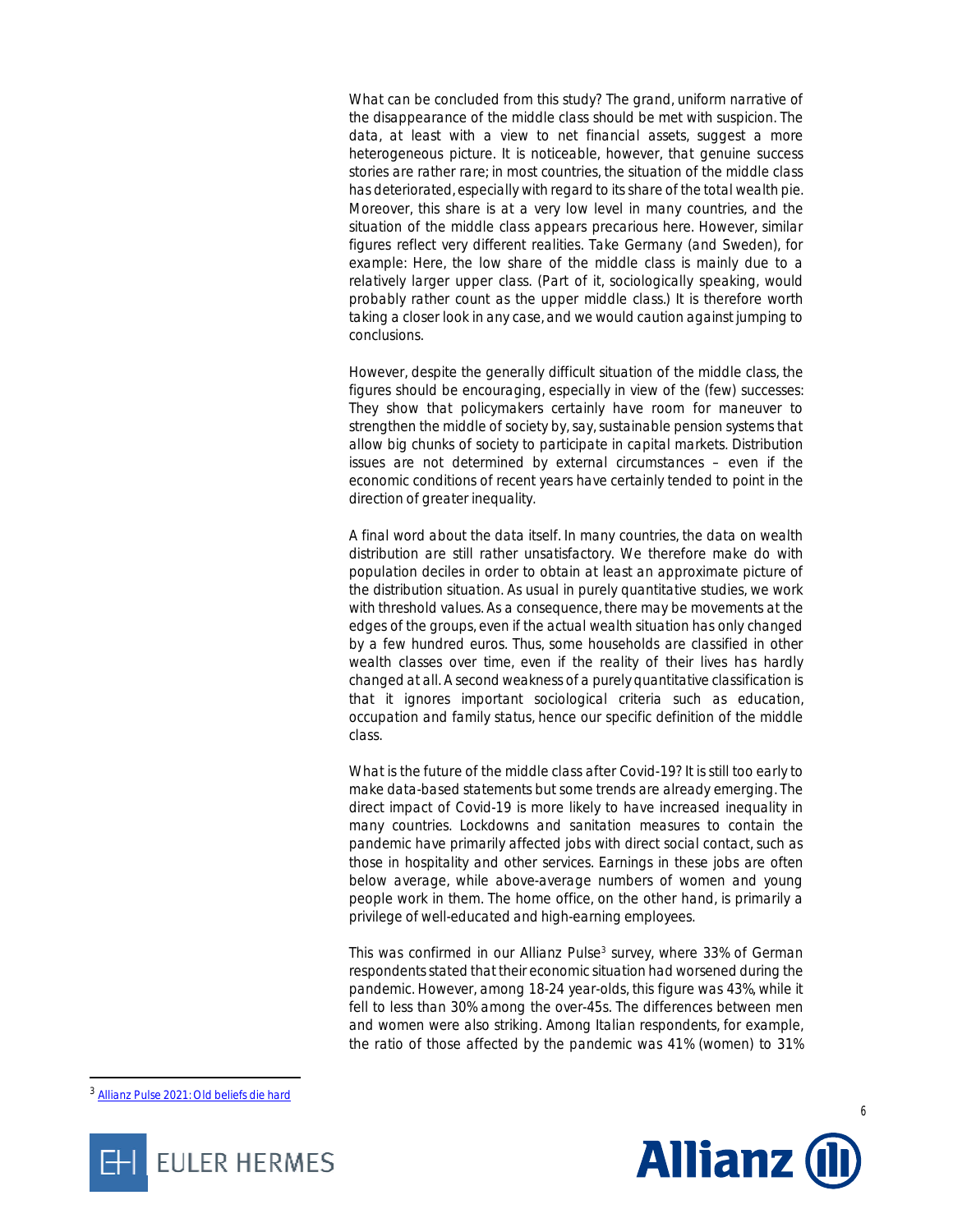(men). There were equally wide divergences among income groups. In France, more than one-third of respondents with low net incomes (below EUR2,000) reported having suffered economically from Covid-19; for higher incomes (between EUR4,000 and 5,000), this proportion dropped to 15%. However, the ratio rose again for top earners (above EUR5,000 net income) as they were likely to include many self-employed individuals who were hit hard. This shows that even the direct effects of Covid-19 are not just black and white.

The picture becomes even more complex when the (very) generous government aid is taken into account. In some cases, this not only stabilized incomes, but also led to overcompensation and thus to rising incomes for those affected, from which poorer sections of the population benefited first and foremost. Initial studies therefore also conclude that income inequality may even have decreased in 2020, at least in the rich countries<sup>4</sup>. The US distributional financial accounts<sup>5</sup> even suggest that the overall distribution of wealth will not have changed in 2020 either (even if the richest 1% could slightly increase their share of total wealth).

But this state of affairs will be of limited duration. With the expiry of state support, the direct effects of the crisis – the loss of millions of jobs – will once again be felt. Above all, however, another channel of impact is causing concern: Covid-19 led to a significant impairment in education. The consequences – ranging from major gaps in knowledge to dropping out from school – will affect above all the lower educated classes, where there is a lack of education and (financial) resources to compensate for the shortfalls in instruction<sup>6</sup>. Covid-19 is thus likely to further entrench social immobility.

However, there is also an important point that could counteract the further widening of the wealth gap: redistributive policies. Covid-19 was also the hour of fiscal policy, which successfully countered the crisis with billions in support. A return to the status quo ante seems unlikely at present; politicians will want to use their newfound power in the future as well. And in contrast to the financial crisis, when the experience with (extremely) expansive monetary and fiscal policy was still new and the return to stability was high on the agenda, this time the economic policy landscape is fundamentally different. The political shocks of recent years (Trump & Brexit), which have sharpened the sense of the importance of inclusive growth, also contribute to this. So it cannot be ruled out that the structural upheavals looming in the next few years will be politically hemmed in. What this would then mean for long-term growth and prosperity in general is another matter.

**EULER HERMES** 

-

<sup>6</sup> See for example Fuchs-Schündeln, N., Krueger, D., Ludwig, A. and I. Popova (2020), The Long-Term Distributional and Welfare Effects of Covid-19 School Closures, National Bureau of Economic Research, Working Paper No 27773.



7

<sup>4</sup> See for example Clark, A., D'Ambrosio, C. & Lepinteur, A. (2020), The Fall in Income Inequality during COVID-19 in Five European Countries, ECINEQ Working Paper 2020-565, Society for the Study of Economic Inequality, Palma de Mallorca, Spain. Or Grabka, M. (2021), Einkommensungleichheit stagniert langfristig, sinkt aber während der Corona-Pandemie leicht, DIW Wochenbericht 18.

<sup>&</sup>lt;sup>5</sup> The Fed - Distributional Financial Accounts Overview (federalreserve.gov)